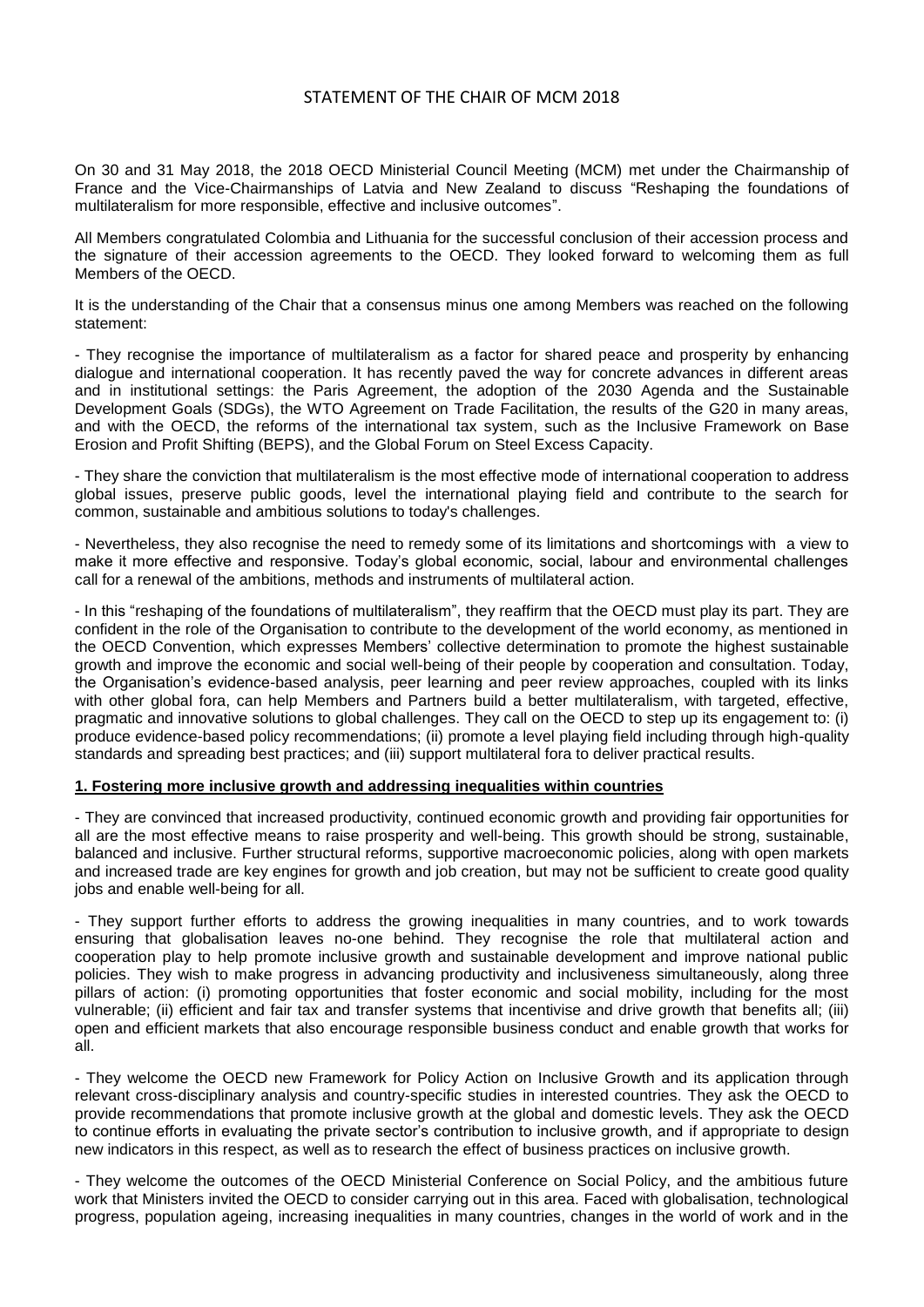household structures, many social protection systems will need to be modernised and provide people with the necessary support.

- They welcome the OECD's New Jobs Strategy, which provides a framework and recommendations to assist countries in addressing growing income inequalities and low productivity growth as well as in achieving stronger labour market performance for both men and women, in the context of the digital transformation, globalisation and demographic changes. They support the Strategy's call for monitoring progress in implementation.

- They recognise that social dialogue lies at the heart of these transformations, and note the importance for some of their countries of the Global Deal initiative, carried out in cooperation with ILO. They take note of the recommendations set out in the Statements by the BIAC and TUAC for this MCM.

- They welcome the OECD Ministerial Conference on SMEs which marked an important moment for sharing good practices across countries and in informing a forward-looking, global policy agenda on SMEs and entrepreneurship. They welcome its Declaration on Strengthening SMEs and Entrepreneurship for Productivity and Inclusive Growth.

- With a view to promoting the highest sustainable growth and employment, they encourage the OECD to continue deepening its work on productivity to support Members in accelerating productivity growth and to place the economic and social well-being of people at the centre of its work. They recognise that the OECD provides an important platform for multilateral discussions in the following areas that have not yet received sufficient attention:

- Even though major progress has been made in regulating the financial sector since the 2008 crisis, they ask the OECD to develop its analysis of public policies that could encourage further development of the financial system in ways that promote inclusive growth.
- Children's well-being is a key element of inclusive growth. Almost one child in seven faces poverty in OECD member countries. They therefore welcome the OECD's work on preventing inequalities in early childhood, including through education and care, and encourage it to continue to study this theme in collaboration with other international organisations.
- Education and training policies must equip citizens with the knowledge and skills they need to live in a society undergoing digital transformation and changing nature of work. They encourage the OECD to continue its PISA and Program for the International Assessment of Adult Competencies (PIAAC) assessments, to develop its analysis of the high-level cognitive skills that are most in demand in the international competition for skills and talent, to strengthen its work on financial education and digital skills and to continue its work on lifelong learning as well as on the future of education and skills. They also call on the OECD to pursue work on learning performance in developing countries, including through PISA for Development. In this context, they recognise that providing girls with access to quality education and learning is crucial to promoting gender equality and inclusive growth.
- They recognise that progress towards universal access to preventive and quality health care is important in reducing inequalities and they support a One Health inter-sectorial approach. They encourage the OECD to develop its work on sustainable access to quality healthcare and innovative therapies, as well as on person-centred and value-based care and health systems and the socio-economic impact of physical activities and healthy nutrition.
- They recognise that access to affordable, sustainable and quality housing is essential to promote inclusive and sustainable growth. They encourage the OECD to strengthen its work in this area with a view to developing a comprehensive approach on housing markets and policies.
- They acknowledge the crucial role played by quality infrastructure with open and fair access in achieving inclusive and sustainable growth. They support the OECD in its project aimed at identifying policies for promoting investment in such infrastructure, especially focusing on sustainability, including policies to create an adequate, regulatory, tax and competitive environment that also ensure integrity in investment.

- They await with interest the findings of the Horizontal Project "Ensuring the Effective Integration of Vulnerable Migrant Groups" and they encourage the OECD to continue its work on monitoring migration movements and promoting effective integration policies.

- They reaffirm that gender equality is first and foremost a human right, but it is also an engine for economic development as well as a driver of socio-economic participation and social cohesion. They welcome the report "The Pursuit of Gender Equality, An Uphill Battle" and encourage the OECD to integrate gender perspectives in all its work, including, for instance, by providing gender-disaggregated data throughout its statistical system. They acknowledge that slow and/or uneven progress has been made at the global level in narrowing the gaps between men and women, which in some countries have even grown wider. They therefore commit to reinforce their efforts to address persistent inequalities, including by adopting comprehensive plans and measures to mainstream and improve gender equality in line with the OECD Gender Recommendations.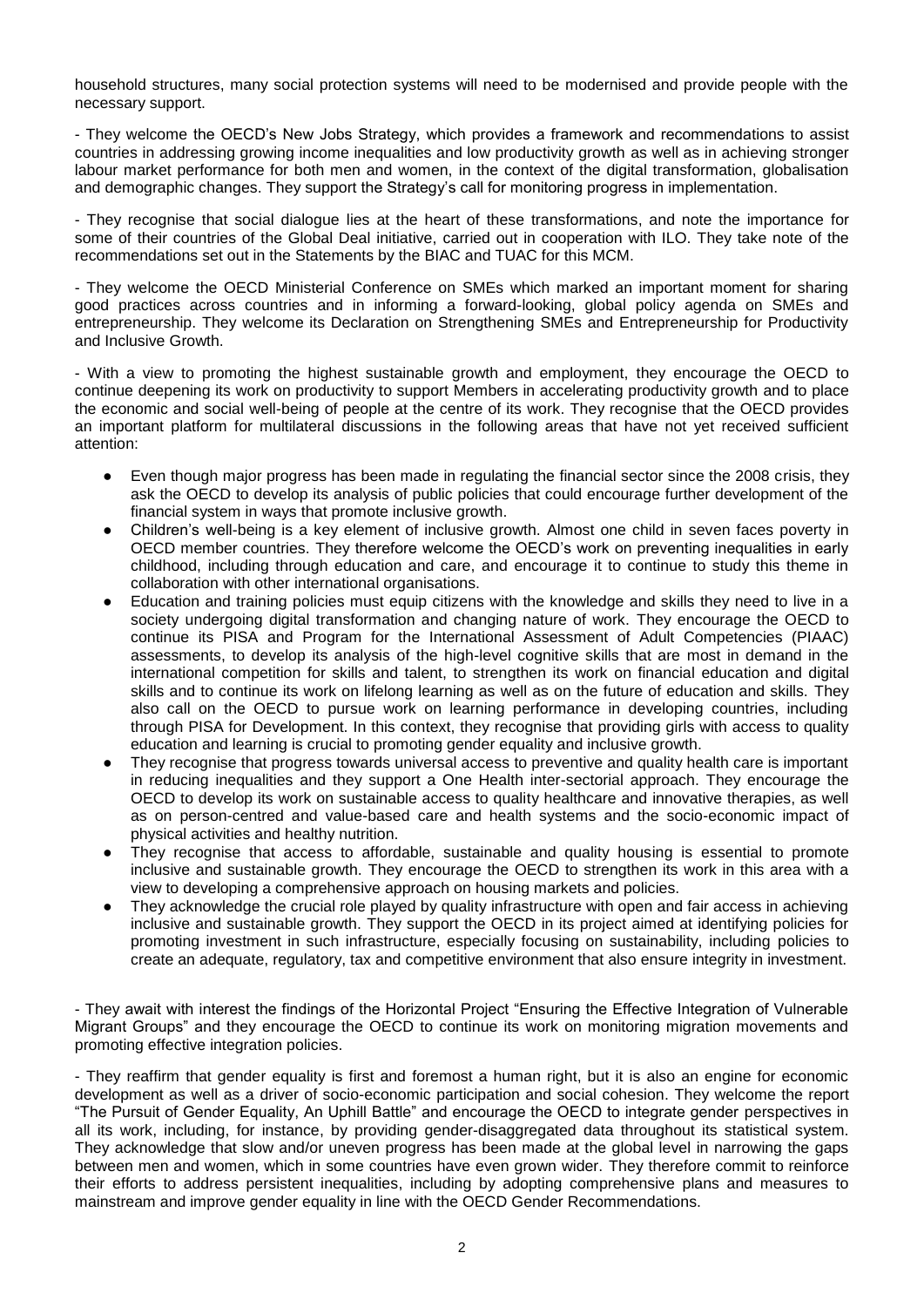### **2. The opportunities and challenges of the digital economy**

- They agree that the digital transformation is bringing about fundamental and rapid changes which are a source of opportunities and challenges for all countries. They encourage the OECD to assess the impacts of this transformation and provide policy recommendations to help ensure broadly-shared productivity gains. They welcome the interim report on the Horizontal Project "Going Digital: Making the Transformation Work for Growth and Well-being" and ask the OECD to leverage its analysis and recommendations in follow-up work and activities during 2019 and 2020.

- They recognise that the digital economy brings enormous benefits for consumers, through innovative new products and increased choice and competition. However, the benefits will not be fully realised unless governments take account of aspects of digital activities which can also create barriers to entry to, or reduce competition in, the digital economy. Increased relevance of network effects and economies of scale in digital sectors grant in some cases strong market power to a limited number of firms. Competition authorities need the right tools to intervene if there is evidence of these firms abusing their dominant position or restricting competition. In particular, they recognise that the digital transformation creates new issues for the interpretation and application of competition law and that these laws may need to be adapted. Given the intrinsically crossborder nature of the digital economy, they also recognise the need for close cooperation between competition authorities. They commend the efforts made by the OECD to promote such cooperation.

- They agree that increased cooperation to share analyses and best practices, provide guidance, develop standards, build trust and confidence in the online environment and minimise barriers to digital trade will help to ensure an open digital economy. In light of the incoming November report, they urge the OECD to pursue multistakeholder discussions on the possible development of principles that should underpin the development and ethical application of artificial intelligence in the service of people. They also ask the OECD to examine the possibility of designing principles to support open innovation in convergent technologies and in particular its application to neurotechnologies.

- Furthermore, they encourage the OECD to step up its work on blockchain and related technologies, particularly with regard to non-crypto-assets applications, which can enhance the efficiency of transactions, identify the ownership of digital services and physical goods, and therefore help ensure, for example, the responsible conduct of firms in their supply chain. This work could include consideration of the uses of blockchain to improve government policies and programmes, questions concerning blockchain products and blockchain systems, including building trust in that technology, and the treatment of blockchain financial products in coordination with other international organisations currently working on this issue. This begins by research, fact finding and analysis, with a view to reaching commonly-agreed policy guidance, as appropriate, to support innovation while minimising major risk factors.

- They recognise that the sharing and use of data, including its cross-border flow, is fuelling the digital transformation, international trade and economic growth, and increasingly driving countries' research, science and innovation systems. Data flows and free and open access to the internet are of major importance for the future of trade and for competitiveness, growth and job creation. They welcome work currently being pursued by the OECD to consolidate existing instruments and consider the further development of an instrument on access to data, which is adapted to the opportunities and challenges of today's data-driven economy, and welcome ongoing OECD's work on cross-border data flows. They support the free flow of information while respecting applicable legal frameworks for privacy, data protection and intellectual property rights, including against illegitimate source code disclosure. They recognise that these issues require further research, analysis and sharing of experiences by the OECD with a view to providing mutually-agreed solutions in the future.

- Lastly, threats to digital security and malicious cyber activity are becoming increasingly common, with serious implications for Governments, individuals and private organisations. Strengthening the stability of the digital environment is a major and common issue for achieving prosperity and economic and social development. It is important to strengthen digital security measures for the entire supply chain, including taking into account the progress of Internet of Things (IoT). They intend to make additional efforts to reduce risks to digital security and to ensure confidence in the global digital ecosystem. To this end, they are committed to developing policies responsive to the changes in the digital world and consistent with the potential specific responsibilities of some actors from the private sector. They therefore call for the OECD to examine how to best devise public policies to improve digital security, as well as the roles and responsibilities of different actors in digital security and to share best practices with a view to devising possible recommendations that cover issues such as codes of conduct developed by and for companies. They welcome the recent establishment of the Global Forum on Digital Security for Prosperity, look forward to its inaugural meeting and follow up work and would welcome further coordination between the Global Forum and key partners, such as in the G20.

# **3. Acting to combat illicit flows and corruption**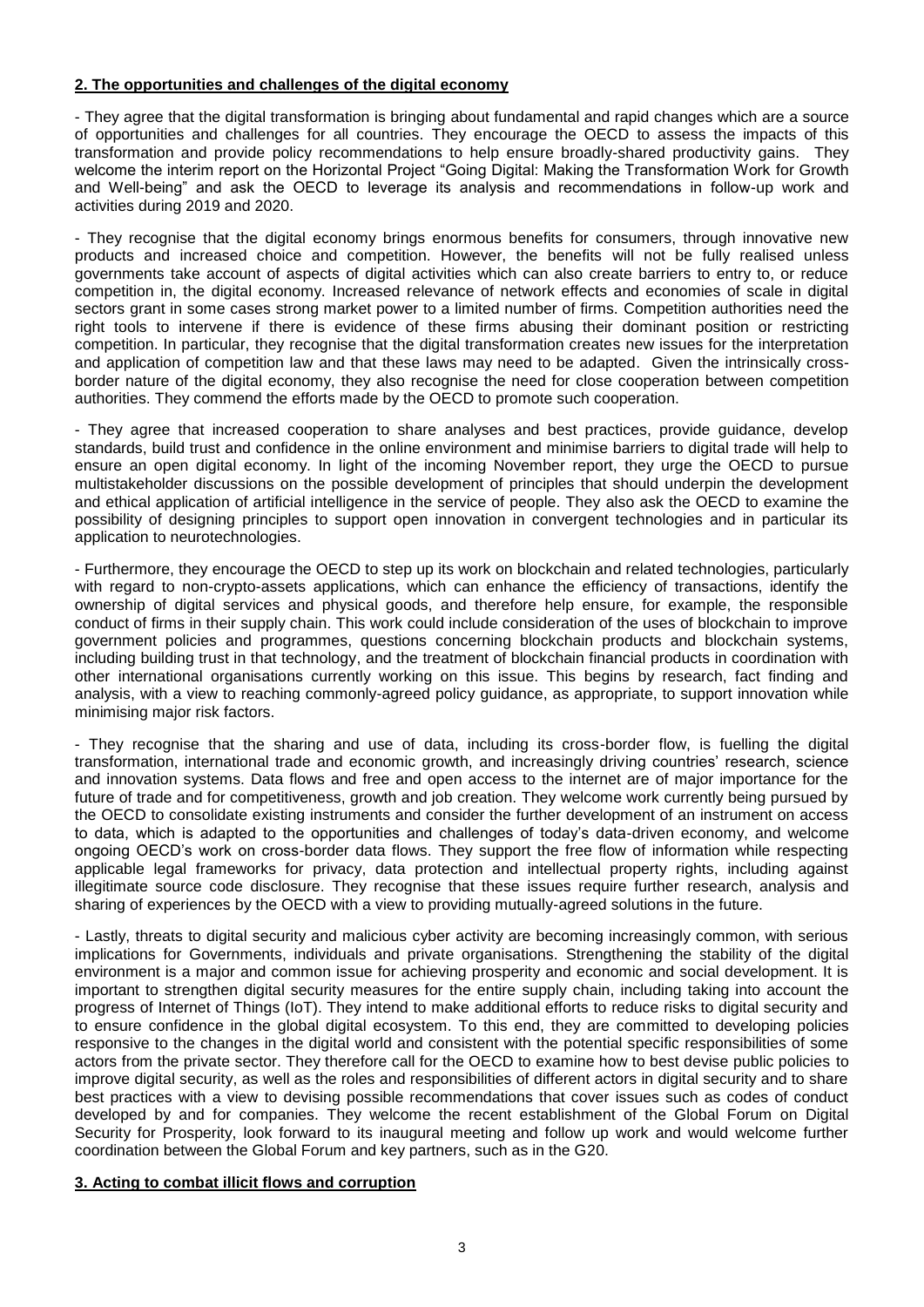- They are aware that the interconnectedness of the global economy calls for enhanced multilateral action to combat corruption as well as organised criminal networks, illicit trafficking and illicit financial flows which relate to illegal activities. They support the work of existing OECD networks and other international organisations which lead on this issue which bring together enforcement authorities to combat corruption and organised crime at the international level. They welcome the work of the OECD Task Force on Tax Crimes and Other Crimes which encourages inter-agency cooperation on these matters and is continuing to strengthen and expand capacity building programmes in Partner economies. They further acknowledge the important role of the OECD International Academy for Tax Crime Investigation in Italy in this regard. They also acknowledge the importance of the project of the Africa Academy on Tax and Financial Crime Investigation in Kenya.

- Acknowledging the Financial Action Task Force's (FATF) leading role in combatting illicit finance, and its role as the global standard setting body for anti-money laundering and combatting the financing of terrorism (AML/CFT), they recognise that illicit financial flows (IFFs) also reduce the resources available for domestic investment and sustainable development. They welcome the report on "Illicit Financial Flows: The Economy of Illicit Trade in West Africa". They call upon the OECD to further cooperate with the FATF to ensure meaningful and mutually supportive work to the shared challenges posed by illicit finance.

- They welcome the work of the OECD Task Force on Countering Illicit Trade, and encourage the finalisation of guidelines to promote transparency in free trade zones. They invite the Task Force to step up efforts to combat illicit trade and to reduce the potential scope of action of criminal networks involved in human trafficking, as well as the smuggling of migrants, the trafficking of protected species, counterfeit goods and cultural heritage.

- The fight against corruption plays an essential role in ensuring fairer globalisation. They underline the importance of promoting full implementation of the OECD Anti-Bribery Convention, and enforcement by all of its Parties of their foreign bribery laws implementing the Convention in order to ensure transparency and a level playing field. They recognise the importance of convincing non-Parties who are major exporters and foreign investors to join the Working group on Bribery and adhere to the Convention. They look forward to the completion of the review of the 2009 Recommendation on bribery with a view to strengthening the implementation of the Convention.

- The OECD must adopt a more comprehensive approach to fighting corruption, mobilising all relevant instruments, including for public procurement, and public policy bodies, including authorities for tax, public governance, competition, development aid, trade and financial markets while reinforcing synergies with other international organisations. It is with this in mind that they welcome the development – with the support of the United Kingdom and Australia – and application, in line with existing mandates, of the strategic approach to fighting corruption and promoting integrity, which answers the call on the OECD in 2016 to adopt a more coherent approach to its work in combating corruption. These efforts may usefully be complemented through the development by the OECD of improved statistics and data to measure of corruption.

# **4. Fairer international taxation**

- They recognise the essential role played by the OECD in promoting an effective multilateral approach based on cooperation in the field of taxation. Work on exchanging information and on preventing Base Erosion and Profit Shifting (BEPS) has helped jurisdictions to address large-scale tax avoidance and evasion.

- They welcome the broad adoption of international instruments developed and established by the OECD, such as the Convention on Mutual Administrative Assistance in Tax Matters, and the new and ground-breaking Multilateral Convention to Implement Tax Treaty Related Measures to Prevent BEPS, which shall enter into force on July 1<sup>st</sup>, 2018. This has been an inclusive effort, with a new institutional organisation currently bringing together on an equal footing 150 jurisdictions in the Global Forum on Transparency and Exchange of Information for Tax Purposes, and 116 jurisdictions in the Inclusive Framework on BEPS. They encourage intensifying the inclusion of developing countries in the tax transparency and BEPS Agenda, so they can participate on an equal footing in efforts to tackle international tax avoidance and evasion. The inclusion of many developing countries in the OECD's work on revenue statistics, now covering over 80 countries in total, is important for providing objective and comparable data to effectively mobilise and use domestic resources and to help achieve the SDGs.

- They welcome the interim report of the OECD/G20 Inclusive Framework on BEPS on the tax challenges arising from digitalisation. They note the OECD's analysis regarding interim measures. They are committed to work together to seek consensus-based solutions to uphold fairness in taxation and to avoid the risk of tax base erosion. They also note that the Inclusive Framework on BEPS would carry out this work with the goal of producing a final report in 2020, with an update to the G20 in 2019. They encourage efforts to improve tax certainty, including through the practical tools for the prevention and efficient settlement of cross-border tax disputes. With respect to tax transparency, the OECD will develop recommendations on how to further strengthen the criteria for assessing jurisdictions' compliance with internationally agreed tax transparency standards, which are expected to be presented to the G20 Finance in July 2018.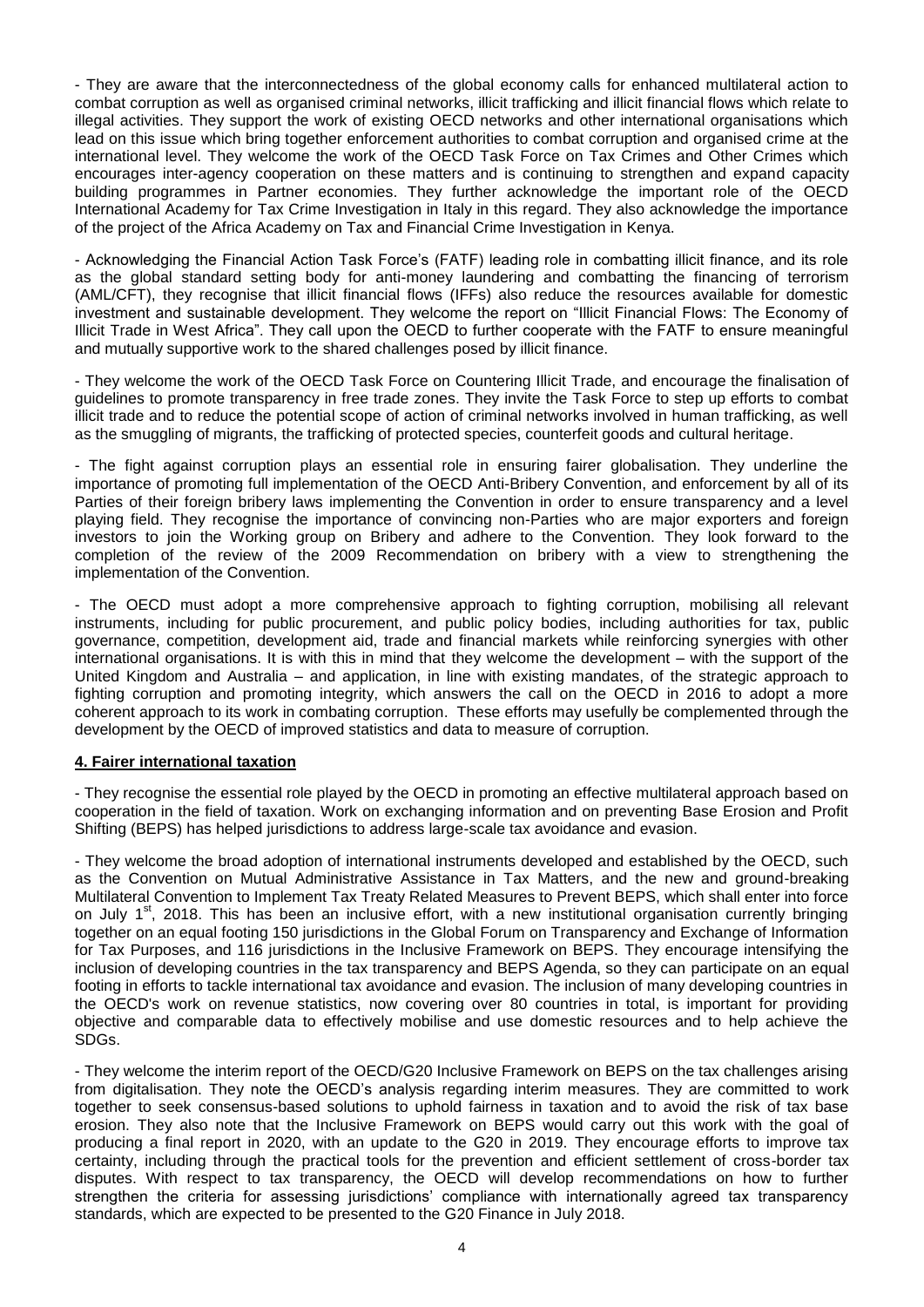- They welcome the OECD's role in and contribution to the work of the Platform for Collaboration on Tax. They note the Platform's first conference this year and its commitment to the G20 to develop a workplan by the Annual Meetings, and deliver a progress update by 2019. They support technical assistance on tax carried out by the OECD in developing countries, including through the Global Forum and Inclusive Framework and through the OECD/UNDP Tax Inspectors Without Borders Initiative, the aim of which is to help developing countries build capacity to audit effectively.

#### **5. International trade and investment for strong and inclusive growth**

It is the understanding of the Chair that:

- They are strongly attached to the benefits of open international trade and investment for growth, productivity, innovation, job creation and development, and the importance to promote a level playing field alongside with market openness and international economic cooperation to preserve and enhance those shared benefits.

- They agree on the crucial role of a rules-based, open, free, fair, transparent and inclusive multilateral trading system, with the WTO at its centre.

- They reaffirm their commitment to keep their markets open and continue to fight all forms of protectionism, while standing firm against all unfair trade practices, and the recognition of legitimate WTO-compliant trade defence instruments in this regard.

- They reaffirm the need for the international community to deliver on the WTO call for reciprocal and mutually advantageous arrangements directed to the substantial reduction of trade barriers and to the elimination of discriminatory treatment in international trade relations.

- They reaffirm their common determination to deepen cooperation within the OECD and with non-OECD countries to ensure the effective and timely enforcement of the multilateral trading system and to improve the functioning of the WTO with a view to strengthening its negotiating, monitoring and dispute settlement functions, notably by filling all current and future vacancies on the WTO Appellate Body.

- They recognise the importance of open trade and investment for economic growth, and, at the same time, that globalisation has not benefited everyone. They stress that they need to strengthen international economic cooperation to help level the international playing field and promote trade and investment. Accordingly, they welcome the call for an integrated policy approach in the OECD's 2017 report on *Making Trade Work For All*, with a more modern, comprehensive and coherent package of trade, domestic and international policies in order to make the whole system work better for more people, and encourage the OECD to continue work in this field. They also support the OECD's work on digital trade, which is of crucial importance in the years to come. They emphasise the importance of continuing to balance on-going efforts to provide an evidence-base to inform better trade policies in line with established priorities, while at the same time calling for new analysis, on an urgent basis, to address current trade policy concerns related to distortions in international markets that contribute to global over-capacity in some sectors.

- They share the view that severe excess capacity in key sectors such as steel and aluminium are serious concerns for the proper functioning of international trade, the creation of innovative technologies and the sustainable growth of the global economy. This is exacerbated by government-financed and supported capacity expansion, unfair competitive conditions caused by large market-distorting subsidies and state owned enterprises, forced technology transfer, and local content requirements and preferences. To address this critical concern, they agreed to enhance cooperation in the WTO and in other fora, as appropriate, to eliminate these and other unfair market distorting and protectionist practices.

- They call for the urgent elimination of steel excess capacity and the subsidies and other forms of direct and indirect government support that cause it. They welcome the role of the Global Forum on Steel Excess Capacity, mandated by G20 Leaders and facilitated by the OECD, as the primary forum for collective action on steel excess capacity. They call for the full and prompt implementation of the recommendations adopted at the Ministerial meeting of the Forum in Berlin on 30 November 2017, including the identification of government support measures which contribute to excess capacity and development of time-bound steps for their elimination by June 2018. They encourage the OECD to continue to facilitate the Forum's work and stress the urgent need to avoid excess capacity in other sectors such as aluminium and high technology.

- They agree on the need to develop more effective international rules to further address market-distorting subsidies and other forms of government support, including those provided to and by state owned enterprises. They also urge the OECD to continue reviewing the range of government support policies that lead to market distortions, especially in the aluminium sector and to consider accelerating and expanding this work to other sectors, taking a value chain approach to identify the full range of support measures along the supply chains.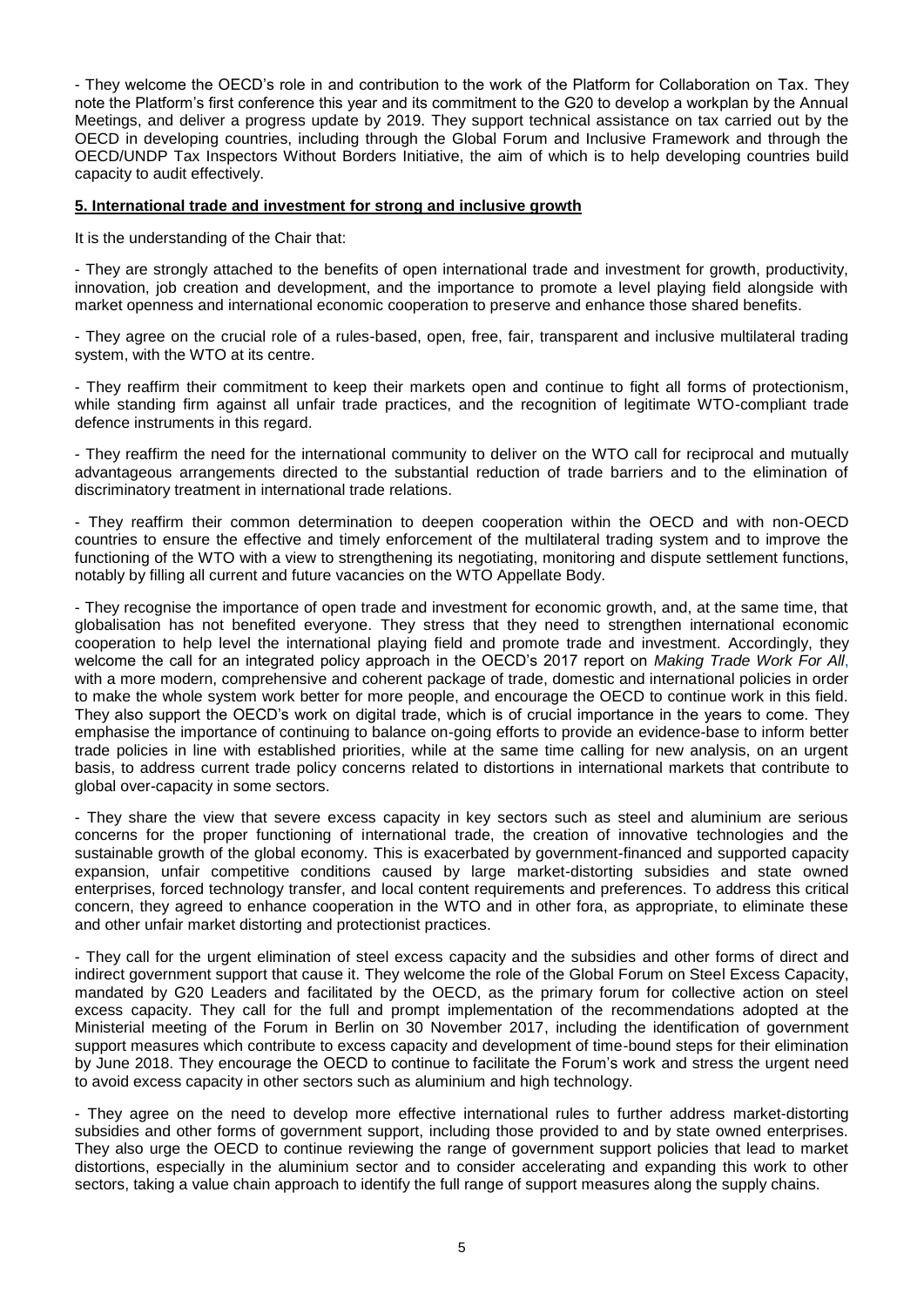- They further encourage the OECD Working Party on Shipbuilding (WP6) to undertake the tasks agreed at its 126<sup>th</sup> session, among the WP6 Members and non-OECD major shipbuilding economies, to address market distortions in the shipbuilding sector.

- They encourage the OECD export credit bodies to continue their work in creating and maintaining a level playing field for official export credits and reiterate our support for the work of the International Working Group on Export Credits and call upon the Working group to accelerate this important work.

- They recognise that there are shortcomings in other areas which can affect the international playing field or weaken inclusive and sustainable growth. They ask the OECD to facilitate dialogue among Members and Partners and carry out analyses, which they may draw upon in designing trade agreements, on the links between trade policy and responsible business conduct, the environment, labour standards and women's economic empowerment. They call on the OECD to pursue its work on the cross-cutting integration of environmental issues, including in trade policies, so as to enhance the mutual supportiveness of trade and environment policies. In particular, they ask the OECD to pursue its analytical work on how to incorporate environmental objectives in relevant chapters and articles of trade agreements.

- They recognise the importance of fostering responsible business conduct throughout global supply chains, in order to contribute to sustainable development and to combat all forms of human exploitation, including child labour, forced labour and modern forms of slavery. They welcome the adoption of the OECD Due Diligence Guidance for Responsible Business Conduct. They undertake to actively promote the use of the OECD Guidelines for Multinational Enterprises and of the Due Diligence Guidance by firms operating in or out of our territories. They ask the OECD to continue its efforts to extend adherence to the Declaration on International Investment, which includes the Guidelines. They undertake to pursue work to promote the use of sector-specific OECD Guidance for Responsible Business Conduct in the fields of minerals, extractives, agriculture, garment and footwear as well as finance, and welcome the OECD's regular assessment of the awareness and implementation of these standards. They welcome continued efforts to strengthen the National Contact Points (NCPs) and they reiterate the 2017 commitment to having fully functioning and adequately resourced NCPs, and to undertake a peer learning, capacity building exercise or a peer review by 2021, with the aim of having all countries peer reviewed by 2023. They look forward to the report on progress made at the MCM in 2019.

- They reaffirm that international investment, which is an important source of inclusive economic growth, job creation and sustainable development, requires an open, transparent and conducive global policy environment. The OECD Code of Liberalisation of Capital Movements plays an essential role in this regard, and they welcome the requests from Partners meeting the requirements of the Code to adhere to the Code. They would also like the OECD to continue to promote sustainable international investment and to contribute to work and discussions on improving the international framework for protecting investment. In this context, they are concerned about government practices that force investors to transfer technology to local companies, and government-driven strategic investments abroad. They recognize the need to address these issues to ensure a level playing field.

- They commend the work of the OECD to support competition authorities, identify good practices and to improve the tools of their cooperation in several areas, such as exchanges of information for investigations and the mutual recognition of decisions in some cases, all with the aim of ensuring that national competition laws are able to meet today's challenges.

- They acknowledge the importance of governments' efforts, including through relevant powers of national competition authorities, to ensure that government ownership and preferential treatment of firms does not cause market distortions. Given the growing international presence and market share of state-owned enterprises, they welcome the OECD's work on formulating better practices and recommendations in this area. In particular, they refer to the ongoing work to prepare a worldwide transparency standard for state-owned enterprises. They encourage continued work on drawing up guidelines on fighting corruption and on the integrity of state-owned enterprises. They recognise the essential role of the OECD in the field of corporate governance to promote sound corporate governance frameworks and capital markets. They encourage both Members and Partners to improve their corporate governance frameworks in line with the G20/OECD Principles of Corporate Governance.

# **6. Climate and the environment**

- They underline the urgency and importance of addressing climate change, which calls for determined and concerted action. To this end, they underscore that it is vital that a robust set of rules is finalised at UNFCCC COP 24 in Poland to make the Paris Agreement fully operational and note the significance of the Talanoa dialogue in 2018. They call for intensified action to achieve global peaking of greenhouse emissions as soon as possible and reduce rapidly emissions thereafter.

- In the context of the Paris Agreement, they welcome the OECD's work on assisting countries in their transition to a resilient low-carbon economy and to demonstrate the positive economic impact of investments in climate, in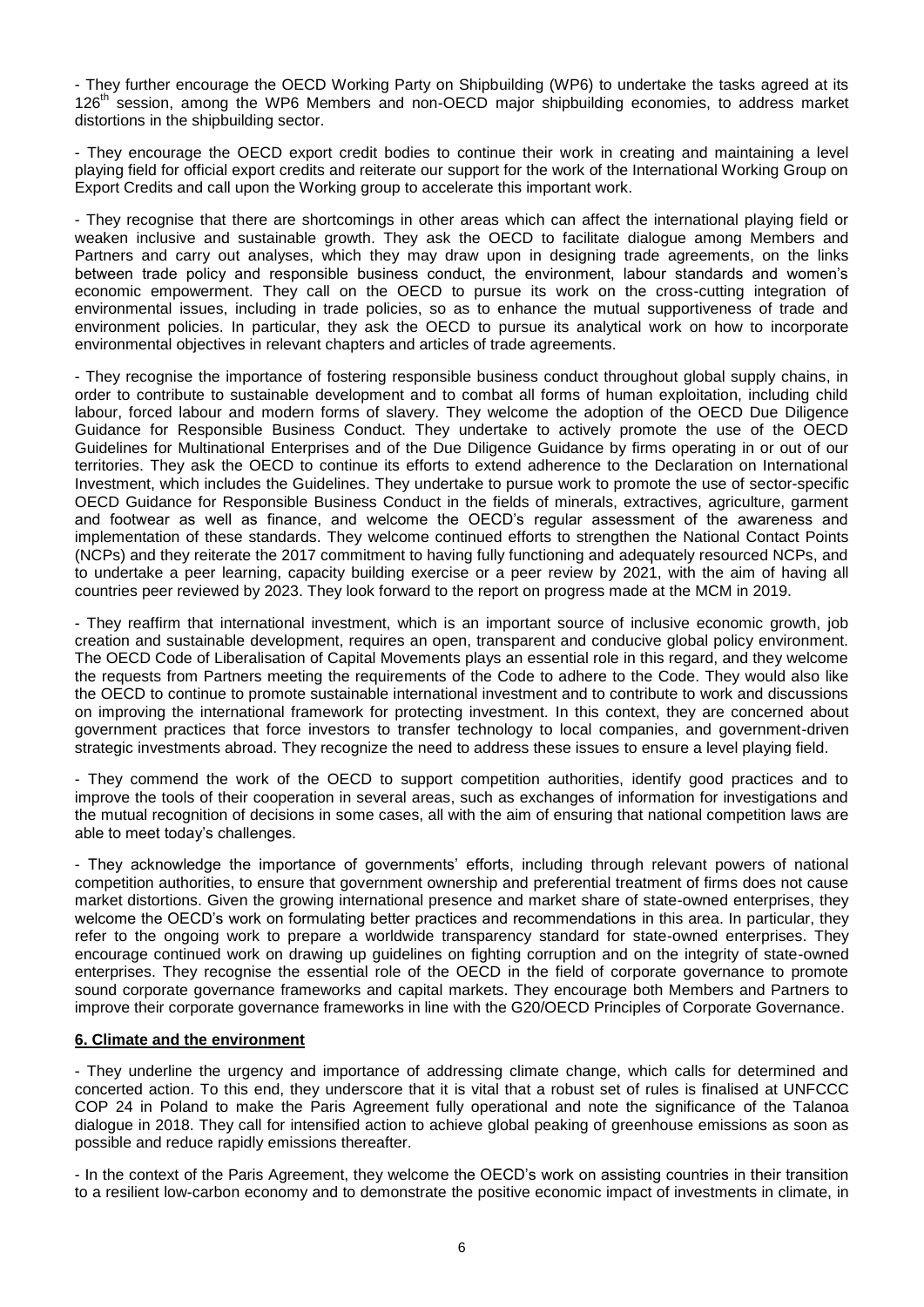particular through the work on Investing in Climate, Investing in Growth and the longstanding work of the OECD/IEA Climate Change Expert Group.

- They underscore the importance of focusing on the fiscal and budgetary aspects of the transition through work on carbon pricing and the reform of inefficient fossil fuel subsidies that encourage wasteful consumption, as well as that of the work of the Paris Collaborative on Green Budgeting. They call on the OECD to continue to develop this work. They welcome the OECD's work on resilience, including on the distributional impacts of climate risks and the challenges of adapting to rising sea levels in coastal communities.

- They recognise the importance of mobilizing flows of both private and public financing to support the transition to a low-emissions economy including low-carbon efforts, climate-resilient development, sustainable use of water resources, and implementation of the 2030 Agenda for Sustainable Development. They support the important role of the OECD Centre on Green Finance and Investment. In order to speed up investment in key areas, they ask the OECD to undertake a review of efforts to develop harmonised definitions, standards and taxonomies for green assets and sustainable finance and to report back at the 2020 MCM, working in collaboration with the relevant stakeholders to harness synergies and avoid duplication. In the context of Article 2.1c of the Paris Agreement, they ask the OECD to undertake a review of policies and actions to accelerate flows of green finance.

- They recognise the importance of integrated and efficient water resources management and encourage the OECD to reinforce its work on financing water infrastructure, including through work on economic instruments, recognising the importance of water-use efficiency, water allocation among sectors and the use of alternative sources of water, as well as management of increased precipitation, preventing, reducing and managing water pollution. They recognise the supportive role the OECD Council Recommendation on Water can play in this context.

- They recognise that biodiversity is a cornerstone of natural capital and that its conservation, sustainable use and restoration, including via sustainable agriculture, fisheries and forestry, are essential. They also recognise that the loss of biodiversity and the degradation of ecosystems and their services must be addressed with urgency. Within the discussions on the global framework for post-2020 under the Convention on Biological Diversity, which they want to be transformational, they recognise the need to ensure that further-reaching and more effective policies are implemented, and that biodiversity finance is focused on the programmes which contribute most effectively to the achievement of biodiversity related goals. They welcome the work being undertaken by the OECD to: (i) enhance the measurability of the post-2020 biodiversity framework; (ii) track, monitor and assess policies, including economic instruments and the reform of subsidies harmful to biodiversity; (iii) better understand and communicate the cost of inaction in the field of biodiversity; and (iv) reflect the economic value of biodiversity and ecosystem services, including the potential contributions of ecosystems and nature-based solutions to climate change mitigation and adaptation.

- They welcome the efforts undertaken at national and international level towards circular economy and resource efficiency. They welcome the OECD's work on reaching the 2020 target for the environmentally sound management of chemicals and waste and they call for an ambitious framework beyond 2020.

- They recognise that plastics are part of modern life, but that their economies still have a long way to go before the design and use of plastics becomes sustainable. They underline the need to fully understand, prevent and reduce the impact of plastics waste and the chemicals used in their manufacturing on the environment, especially in the oceans, and human health, and to adopt a life-cycle approach for plastics management. Building on earlier OECD work on Extended Producer Responsibility, they ask the OECD to undertake new work on the value chain of plastics with a view to reducing their impacts and maximising economic effectiveness of policy responses, and to pursue in greater depth its work into assessing chemical-related risks. They also ask OECD to conduct policy and economic analyses into incentivising more environmentally sustainable choices of materials. They welcome efforts made by countries to phase out or reduce single-use plastics. They welcome the work undertaken by the OECD to study the ocean economy in the light of the implementation of SDGs.

- They note that the General Assembly of the United Nations adopted on May 14 the resolution 72/277, "Towards a Global Pact for the Environment", with the support of a large majority of members, including all of them.

# **7. Development and Sustainable Development Goals**

- They welcome the OECD's contributions to major international multilateral outcomes, notably the 2030 Agenda for Sustainable Development and the Addis Ababa Action Agenda as an integrated part of it. They are committed to their successful implementation, including the pledge to leave no one behind, facilitated by the continued progress in applying the OECD Action Plan on the Sustainable Development Goals, and the targeted on-demand support provided by the Organisation for implementation of the Agenda at national level. They acknowledge the need to step up collective efforts to finance the SDGs. They commend the OECD's efforts to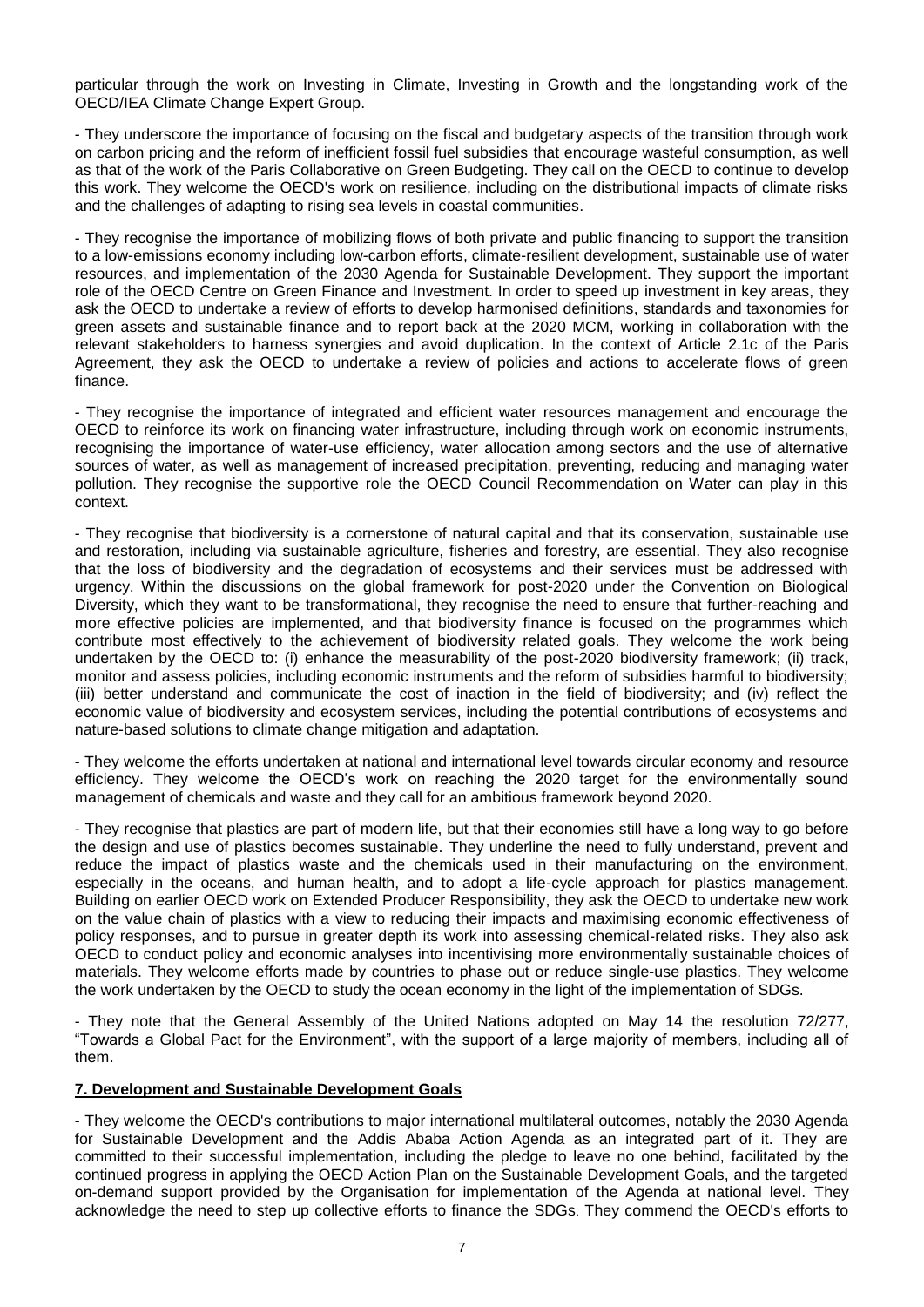add greater detail to its data and analyses, especially on the transboundary effects of national policies. The OECD will continue to support the UN-led monitoring of the implementation of 2030 Agenda by leveraging OECD data and analysis. They also welcome further discussions on the Organisation's increased cooperation with the United Nations family of organisations.

- With regard to the implementation of the 2030 Agenda for Sustainable Development and the Addis Ababa Action Agenda, they welcome the OECD's sustained efforts to collect data and establish innovative new frameworks for statistical measurements, such as the proposed measure of Total Official Support for Sustainable Development (TOSSD), currently in discussion. They welcome the reform of the Development Assistance Committee (DAC), and especially the focus on the impact of development and the mobilisation of funding. They encourage it to finalise current efforts to modernise its measurement tools and to consider further appropriate work to contribute to the realisation of the 2030 agenda. They reaffirm our respective ODA commitments, including those of us who have endorsed the UN targets of 0.7% of GNI for ODA spend and 0.15-0.2% for ODA spend on the least developed countries. They note the slight decline in total ODA in 2017 and the positive increase of ODA to least developed countries. They acknowledge the need to step up collective efforts to provide more of total aid to least developed countries and other countries most in need. They reaffirm the contribution of ODA to sustainable development, and acknowledge the need to expand the catalytic use of ODA in mobilising and leveraging the impact of additional financial resources, including from the private sector. They are pleased to see the OECD continue its efforts to develop a cross-cutting approach to sustainable development financing, including on domestic resource mobilisation, and to continue to capitalise on its unique position regarding development finance. They recognise the role of the forthcoming Global Outlook on Financing for Development as well as the efforts to reach private sector partners and other non-governmental actors.

- The OECD, in particular through the DAC, the OECD Regional Programmes, and the OECD Development Centre, has maintained its commitment to developing countries in order to make further progress and help to establish pathways that promote poverty reduction and sustainable growth. They ask the OECD to continue to support ongoing dialogue to ensure that the tools of international cooperation, including appropriate support, partnerships and working frameworks, are fit for purpose, and for the challenges and vulnerabilities faced by countries, particularly least developed countries, as they transition through different phases of development. They recognise that middle-income countries also continue to face particular development challenges in specific areas.

### **8. Towards more responsive, effective and inclusive multilateralism**

They understand that the ability of Governments to act in an interconnected world is based, among other things, on their understanding of these connections and the concomitant benefits and challenges, and they invite the OECD to strengthen its leadership in this field. In this context, they ask the OECD to sharpen the measurement of flows of intangibles. They encourage the Organisation to take further its analytical and statistical evaluation of the role played by multinationals. They call on the OECD to give priority to the measurement of digital flows between and within countries and to gain a greater understanding of the role of data in our economies and societies.

- They remain committed to an Organisation that is open to new ideas and new partners. They welcome collaboration with all those countries interested in sharing knowledge and expertise, promoting reform, and contributing and adhering to OECD standards. Against this background, they underline the importance of the OECD's global relations, including its relations with Key Partners (Brazil, China, India, Indonesia and South Africa), regional programmes (EURASIA, LAC, MENA, SEA, SEE) and the country programmes (Kazakhstan, Morocco) that all play an important role in disseminating the OECD standards, good practices and recommendations. They note that the OECD accession process can be a powerful instrument for promoting domestic reforms. They welcome the launch of the Country Programme for Thailand, as well as a deepening of the strategic relationship with Southeast Asia, the strengthening of the relationship with Key Partners, based on the principle of mutual benefit, and the further progress of regional programmes. They encourage further progress in the OECD's engagement with Sub-Saharan Africa.

- They welcome the OECD's efforts, particularly to spread its standards through G20, G7, APEC, ASEAN, the Pacific Alliance, and other global and regional fora and to advance in these fora discussions on issues of global relevance, including taxation, excess capacity, trade and investment, structural reforms, jobs and gender.

- They encourage the OECD to increase its engagement with local authorities and civil society, especially the private sector, research institutions, business organisations, trade unions, youth organisations, and think tanks. Drawing further on outside expertise could enhance the quality of OECD analysis and policy recommendations. They encourage the OECD to consider appropriate ways to achieve this, based on the experience of its committees and its other practices, and to report to the 2019 MCM on this.

- As multilateralism moves forward, it must do so in step with regional and local territories, their local authorities, development actors and the local population. They wish to see this new approach helping regions to both reap